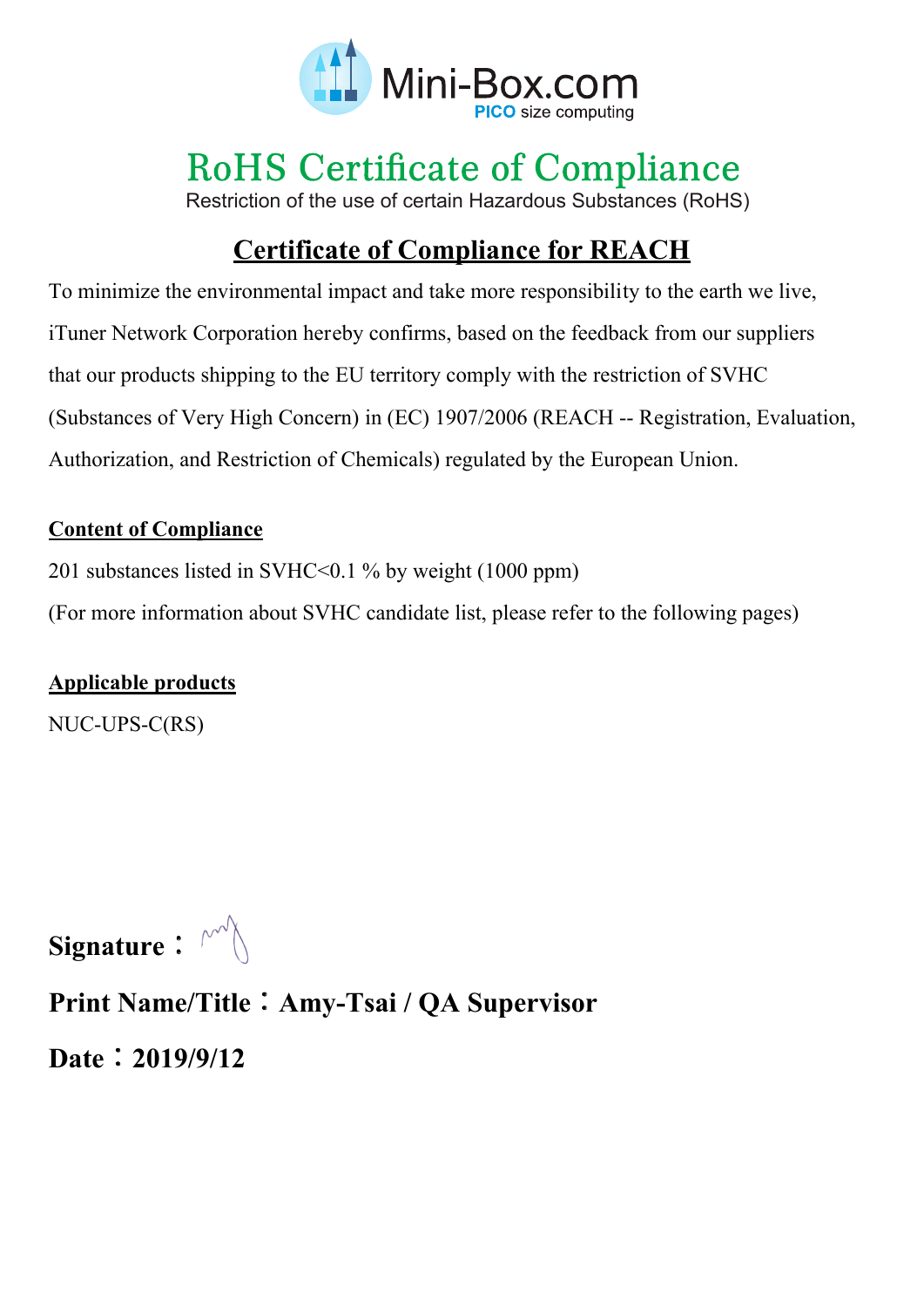

# **CHEMICAL ANALYSISTEST REPORT(REACH)**

| Company             | : Eastern Electronics Co., Ltd.                                             |
|---------------------|-----------------------------------------------------------------------------|
| Address             | : No.4, Shin-Long Road, Taoyuan Dist., Taoyuan City 33068, Taiwan<br>R.O.C. |
| <b>Product Name</b> | : $NUC-UPS-C(RS)$                                                           |
| Date Received       | : AUG 14, 2019                                                              |

Date Tested :  $AUG 23, 2019$ 

#### **TESTING LABORATORY IS ACCREDITED BY:**

IECQ ISO/IEC 17025 certificate of independent test laboratory approval Certificate No.: IECQ-L DEKRA 16.0002

#### **WE HEREBY CERTIFY THAT:**

The test(s) shown in the attachment were conducted according to the indicating procedures. We assume full responsibility for the accuracy and completeness of these tests and vouch for the qualifications of all personnel performing them.

#### **NOTE**:

1. This report will be invalid if reproduced in part or altered in any way.

- 2. This report refers only to the specimen(s) submitted to test, and is invalid if used otherwise.
- 3. This report is ONLY valid with the examination seal and signature of this institute.
- 4. The tested specimen(s) will only be preserved for thirty days from the date issued, if not collected by the applicant.

Signed and on behalf of

Wenston In

Wenston Lin Manager